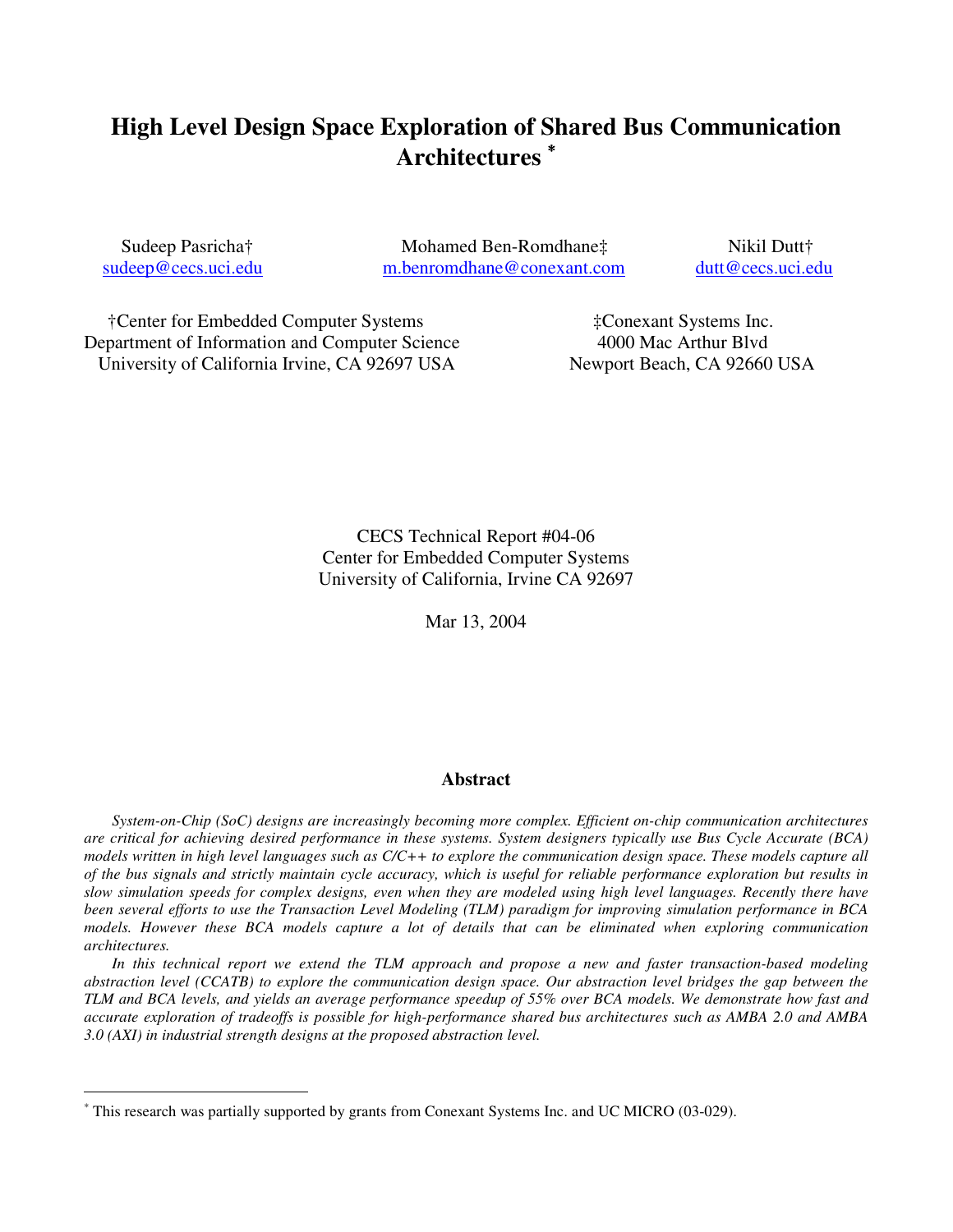#### **1. Introduction**

System-on-chip (SoC) designers are dealing with ever increasing design complexity. SoC designs today have several IPs (CPUs, DSPs, memories, peripherals etc.) which share the processing load and frequently exchange data over system busses. Communication inevitably becomes a bottleneck and on-chip bus configurations and protocols significantly affect overall system performance. Shared bus architectures such as OCP [5], AMBA [8] and CoreConnect [9] are popular choices for onchip communication in current designs and open up a large exploration space because they can be configured in so many different ways. System designers need to explore tradeoffs between different communication protocols and configurations quickly, reliably and early in the design flow to make the right choices and eliminate performance bottlenecks under time-tomarket pressures. Traditionally, systems were captured at a cycle and pin-accurate level in RTL and then simulated for performance estimation before synthesis. However SoC designs today are large and very complex, so not only does it take a lot of time to capture them in RTL, but the resulting simulation speed is too slow for meaningful performance exploration. To overcome these limitations, system designers have raised the abstraction level of system models. High level models (usually written in C/C++) give an early estimate of the system characteristics before committing to RTL development. To explore on-chip communication performance, bus cycle-accurate (BCA) models [14] are frequently used. These models capture IPs at a less detailed, functional level for improved simulation performance while modeling all the bus signals and timing accurately.

Transaction Level Modeling (TLM) [1][2][10] has been proposed as a higher modeling abstraction level, above the BCA abstraction level, for faster simulation performance. At the TLM level, architecture IPs are modeled at a functional level and the system bus is captured as an abstract 'channel', independent of a particular bus architecture or protocol implementation. A TLM model can be used as a golden prototype of the system and for early functional system validation and embedded software development [2]. However, these models do not capture enough detail about the on-chip bus to allow reliable exploration of the system. Recently there have been some efforts [11][12][13] to use concepts from the TLM level, which speed up simulation performance, and apply them at the BCA level. But these approaches do not fully exploit the potential for speedup when modeling systems for exploring on-chip communication tradeoffs and performance.



**Figure 1. High-level System Modeling Flow**

With the widespread acceptance of platform-based modeling [20], system designers are using a high-level modeling flow similar to the one shown in Figure 1. In this flow, a system specification is mapped onto a TLM platform model with a generic bus, and this model is then transformed into a BCA model. Although a BCA model allows reliable exploration of the communication space, our studies show that it takes more than twice the simulation time taken by TLM models, which is a drawback.

In this paper we introduce a new modeling abstraction level called Cycle Count Accurate at Transaction Boundaries (**CCATB**) for on-chip communication archotecture exploration. Our abstraction level bridges the gap between the TLM and BCA levels, preserving the accuracy of BCA models while improving on their simulation speed. We propose a system design methodology that integrates our abstraction level in a system flow and in which CCATB models are derived from TLM models after refinement. We demonstrate the effectiveness of our approach by capturing an industrial SoC design at the proposed abstraction level and conducting several experiments that quickly and reliably explore the communication space.

This report is organized as follows. Section 2 looks at some related work. Section 3 gives an overview of the AMBA bus architecture. Section 4 introduces our modeling abstraction for exploring on-chip communication architectures. Section 5 describes our system modeling methodology. Section 6 presents results from experiments performed on our models. Finally Section 7 concludes the report and gives directions for future work.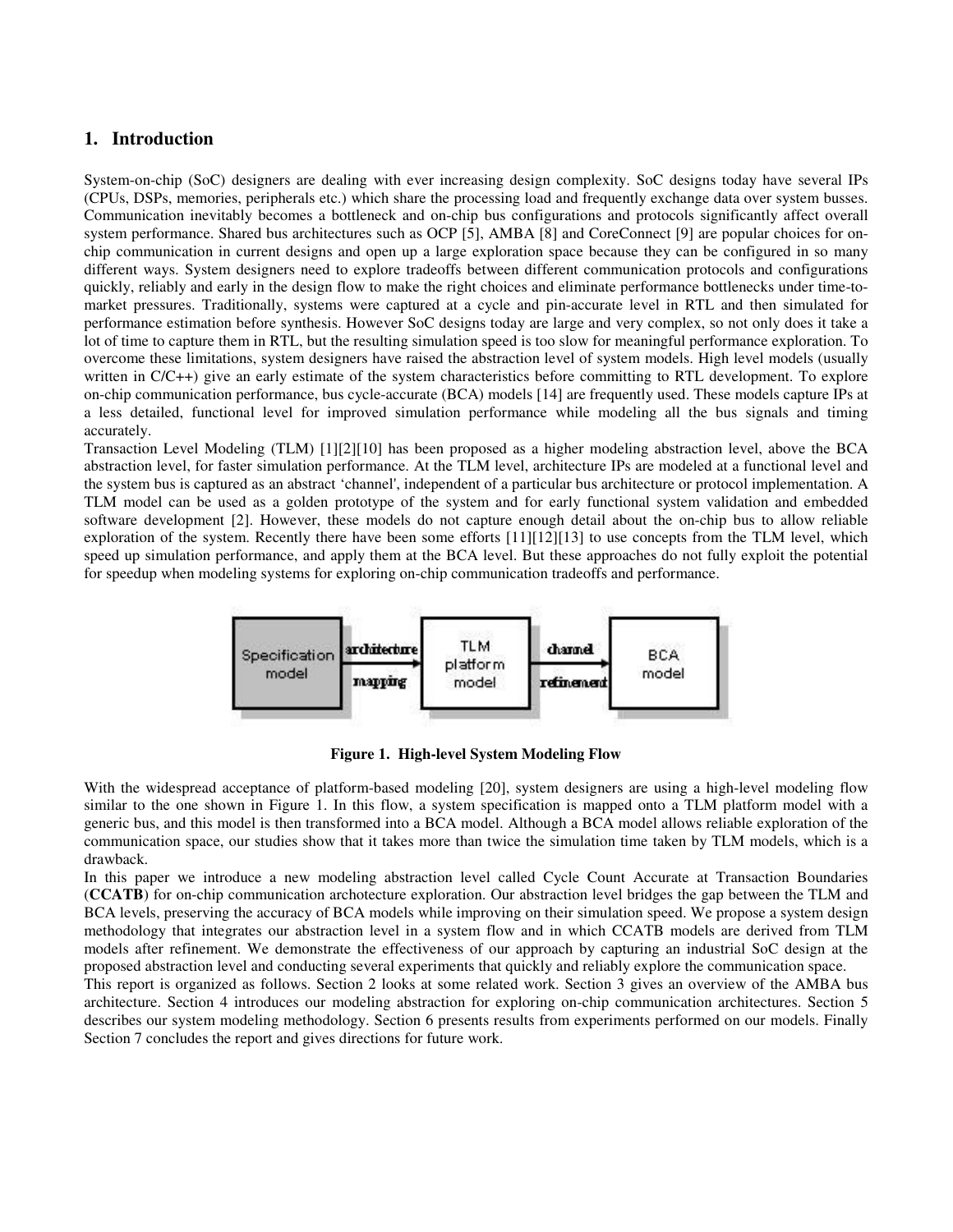### **2. Related Work**

Transaction Level Models [1][2][10] are bit-accurate models of a system with specifics of the bus protocol replaced by a generic bus (or channel), and where communication takes place when IPs call read() and write() methods provided by the channel interface. Since detailed timing and pin-accuracy is omitted, these models are fast to simulate and are useful for early functional validation of the system. Gajski et al. [1] also proposed a top-down system design methodology with four models at different abstraction levels. The *architecture* model in their methodology corresponds to the TLM level of abstraction while the next lower abstraction level (called the *communication* model) is a BCA model where the generic channel has been replaced by bit and timing accurate signals corresponding to a specific bus protocol.

Early work with TLM established SystemC 2.0 [3] as the modeling language of choice for the approach. [2] describes how TLM can be used for early system prototyping and embedded software development. Paulin et al. [4] define a system level exploration platform for network processors which need to handle high speed packet processing. The SOCP channel described in their approach is based on OCP [5] semantics and is essentially a simple TLM channel with a few added details such as support for split transactions [8]. Nicolescu et al. [15] propose a component based bottom-up system design methodology where IPs modeled at different abstractions are connected together with a generic channel like the one used in TLM, after encapsulating them with suitable wrappers.

Commercial tools such as the Incisive Verification Platform [6], ConvergenSC System Designer [7] and Cocentric System Studio [16] have also started adding support for system modeling at the higher TLM abstraction, in addition to lower level RTL modeling.

Recently, research efforts [11][12][13][14] have focused on adapting TLM concepts to speed up architecture exploration. Xinping et al. [11] use function calls instead of slower signal semantics to describe models of AMBA2 and CoreConnect bus architectures at a high abstraction level. However, the resulting models are not detailed enough for accurate communication exploration. Caldari et al. [12] similarly attempt to model AMBA2 using function calls for reads/writes on the bus, but also use SystemC *events* to emulate certain bus signals which can slow down simulation. Ogawa et al. [13] also model data transfers in AMBA2 using read/write transactions but use low level handshaking semantics in the models which need not be explicitly modeled to preserve cycle accuracy. Recently, ARM released the AHB Cycle-Level Interface Specification [14] which provides the definition and compliance requirements for modeling AHB at a cycle-accurate level in SystemC. Function calls are used to emulate all bus signals at the interface between IPs and the bus. Although using function calls speeds up simulation, there is a lot of opportunity for improvement by reducing the number of calls while maintaining cycle accuracy, as we show later in this report.



**Figure 2. A typical AMBA based platform**

### **3. AMBA Overview**

To illustrate our approach, we model a widely used on-chip bus standard – AMBA. This section briefly describes this standard.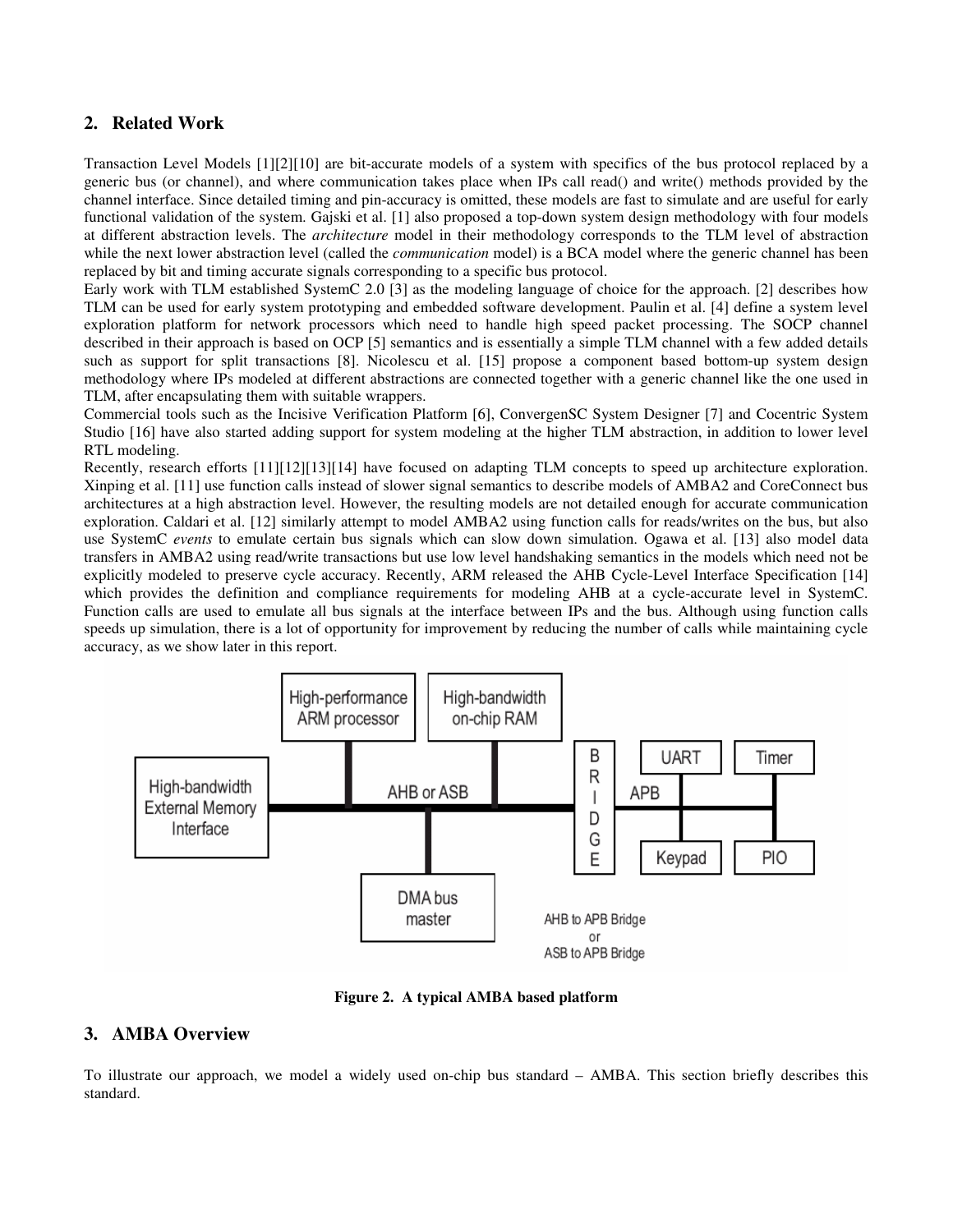AMBA is an on-chip bus specification that is widely used to interconnect IPs in System-on-chip (SoC) designs. A typical AMBA based design consists of a high-performance bus and a slower peripheral bus as shown in Figure 2. The three bus specifications in the AMBA 2.0 communication architecture are:

- o AHB (Advanced High-performance Bus)
- o APB (Advanced Peripheral Bus)
- o ASB (Advanced System Bus)

The AHB bus is used for high bandwidth and low latency communication, primarily between CPU cores, high performance peripherals, DMA controllers, on-chip memories and interfaces such as bridges to the slower APB bus. The APB is used to connect slower peripherals such as timers, interrupt controllers etc. and uses a bridge to interface with the AHB. It is a simple bus that does not support the advanced features of the AHB bus. The ASB bus is an earlier version of the high-performance bus which has been superceded by AHB in current designs.

Recently, ARM announced the release of AMBA 3.0 [18] with the next generation of high-performance bus protocol called the Advanced eXtensible Interface (AXI). In the following subsections we give a brief overview of the main features of the high performance bus protocols in AMBA.

# **3.1 AMBA 2.0 AHB**

The Advanced High-Performance Bus (AHB) is a high-speed, high-bandwidth bus that supports multiple masters. AHB supports a multi-layer bus architecture to optimize system bandwidth and improve performance. It supports pipelined operations for high speed memory and peripheral access without wasting precious bus cycles. Burst transfers allow optimal usage of memory interfaces by giving advance information of the nature of the transfers. AHB also allows split transactions which maximize the use of the system bus bandwidth by enabling high latency slaves to release the system bus during the dead time while the slave is completing its transaction. In addition, wide bus configurations from 32 up to 1024 bits wide are supported.

# **3.2 AMBA 3.0 AXI**

The Advanced eXtensible Interface (AXI) has all the advanced features of the AHB bus such as pipelined and burst transfers, multi-master configuration and a wide data bus. In addition, it has support for multiple outstanding transactions and out of order transaction completion, separate read and write channels, unaligned data transfer using byte strobes and improved burst mode operation (only the start address of the burst is broadcast on the address bus). AXI also provides enhanced protection support (secure/non-secure transactions), enhanced system cache/buffer support (pins for specifying write-back/write through attributes and allocation strategies), a FIXED burst mode (for repeated access to the same location) and exclusive access support for semaphore type operations.

# **4. CCATB Model Overview**

As the previous section indicated, bus architectures such as AMBA have several parameters which can be configured to improve performance. Bus topology, arbitration strategies, width and buffer sizes have significant impact on system performance. Our goal is to improve simulation performance for reliable exploration of on-chip communication architectures as early as possible in the design flow. The following subsections describe the requirements of this model and then elaborate on the model granularity and abstraction.

#### **4.1 Requirements**

While developing our exploration framework we had several objectives. To obtain performance figures which were meaningful, we would have to capture the entire system and not just a portion of it. System IPs such as CPUs, memories and peripherals would have to be appropriately parameterized [21] and modeled at a granularity which would capture their precise functionality, yet not weigh down simulation speed due to unnecessary detail. They would also need to be annotated with timing wherever needed, for accuracy. Existing IPs that have been written at different abstraction levels (e.g. pinaccurate interface processor ISS models) should be easily adapted to fit into the framework by writing an appropriate wrapper to interface with our bus model. Performance numbers would be obtained by simulating the working of the entire system –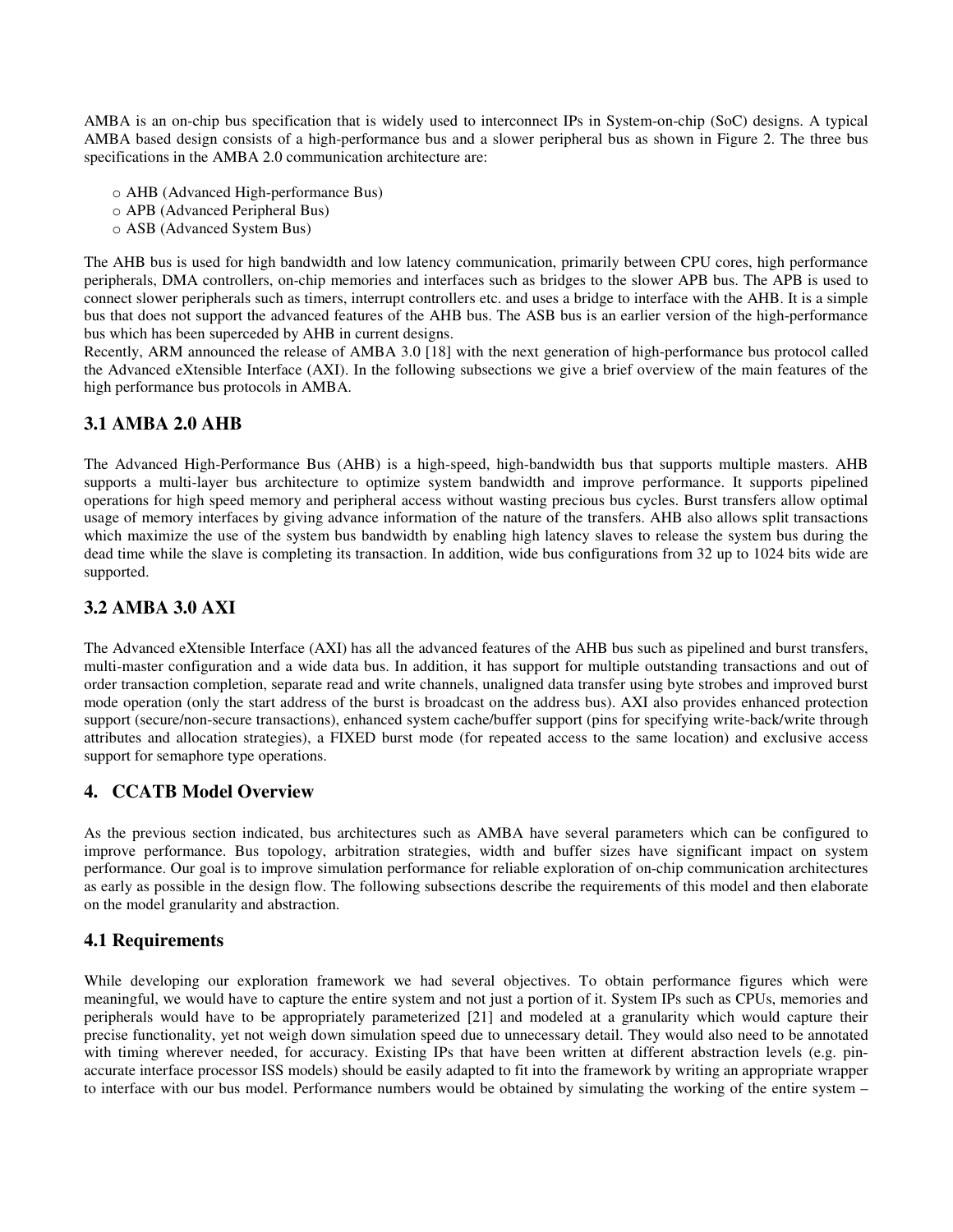including running embedded software on the CPU architecture model. An important long-term requirement would be the ease of reuse of these IPs, to amortize design effort over a range of architecture derivatives.

Our bus model would be required to support all the advanced high-performance bus features such as pipelined operation, hierarchy, SPLIT/RETRY transactions, Out-of-Order transaction completion, burst modes, exclusive (semaphore) access and protection modes etc. The bus interface to SoC IPs was motivated by the following requirements. It should:

- be independent of the underlying architecture to allow effortless plug-and-play of different on-chip communication architectures (e.g. AMBA, OCP, CoreConnect etc.)
- be generic enough to ease refinement from higher level (timing-independent) TLM models to lower level cycle/pinaccurate models
- avoid modeling protocol signals due to simulation overhead instead function calls should be used

Ultimately the model should be fast, accurate and flexible – providing good simulation speed, cycle accuracy for reliable performance estimation and the flexibility to seamlessly plug-and-run different bus architectures and IPs such as processors, memories and peripherals.

#### **4.2 Modeling language**

We chose the SystemC 2.0 language [3][10] to develop our model. SystemC provides a rich set of primitives for communication and synchronization - channels, ports, interfaces, events, signals and wait-state insertion. Concurrent execution is performed by multiple threads and processes (lightweight threads) and execution schedule is governed by the scheduler. SystemC also supports capture of a wide range of modeling abstractions from high level specifications to pin and timing accurate system models. Since it is a library based on C++, it is object oriented, modular and allows data encapsulation – all of which are essential for easing IP distribution, reuse and adaptability across different modeling abstraction levels.

### **4.3 Model Abstraction**

The granularity of our proposed abstraction level is 'cycle accurate' when viewed at 'transaction boundaries'. For that reason we call our model **Cycle Count Accurate at Transaction Boundaries (CCATB)**. Our channel model ensures that cycle accuracy is preserved at the end of every transaction i.e. the number of bus cycles that elapse at the end of a transaction is the same when compared to cycles elapsed in a detailed cycle/signal accurate system model. A similar concept can be found in [19] where *Observable Time Windows* were defined and used for verifying results of high level synthesis. In essence, our model trades off intra-transaction visibility for simulation speedup. Improved simulation performance in our model is because:

- cycle accuracy is preserved only at transaction boundaries within a transaction we avoid multiple re-activations of IP threads. Computation operations are clustered together and completed in near zero time, while simulation time is increased in chunks, which speeds up simulation while maintaining accurate cycle count at the end of the transaction
- IPs (including bridges to slower peripheral busses) that do not have useful work to perform in a cycle do not get activated
- Ightweight 'processes' are used instead of more resource hungry and time consuming threads wherever possible (e.g. certain tasks inside masters, in slaves and in bus)
- multiple single-word transactions are bunched together into bursts which reduces function call overhead
- expensive signal synchronization overhead is eliminated since function calls are used instead of signals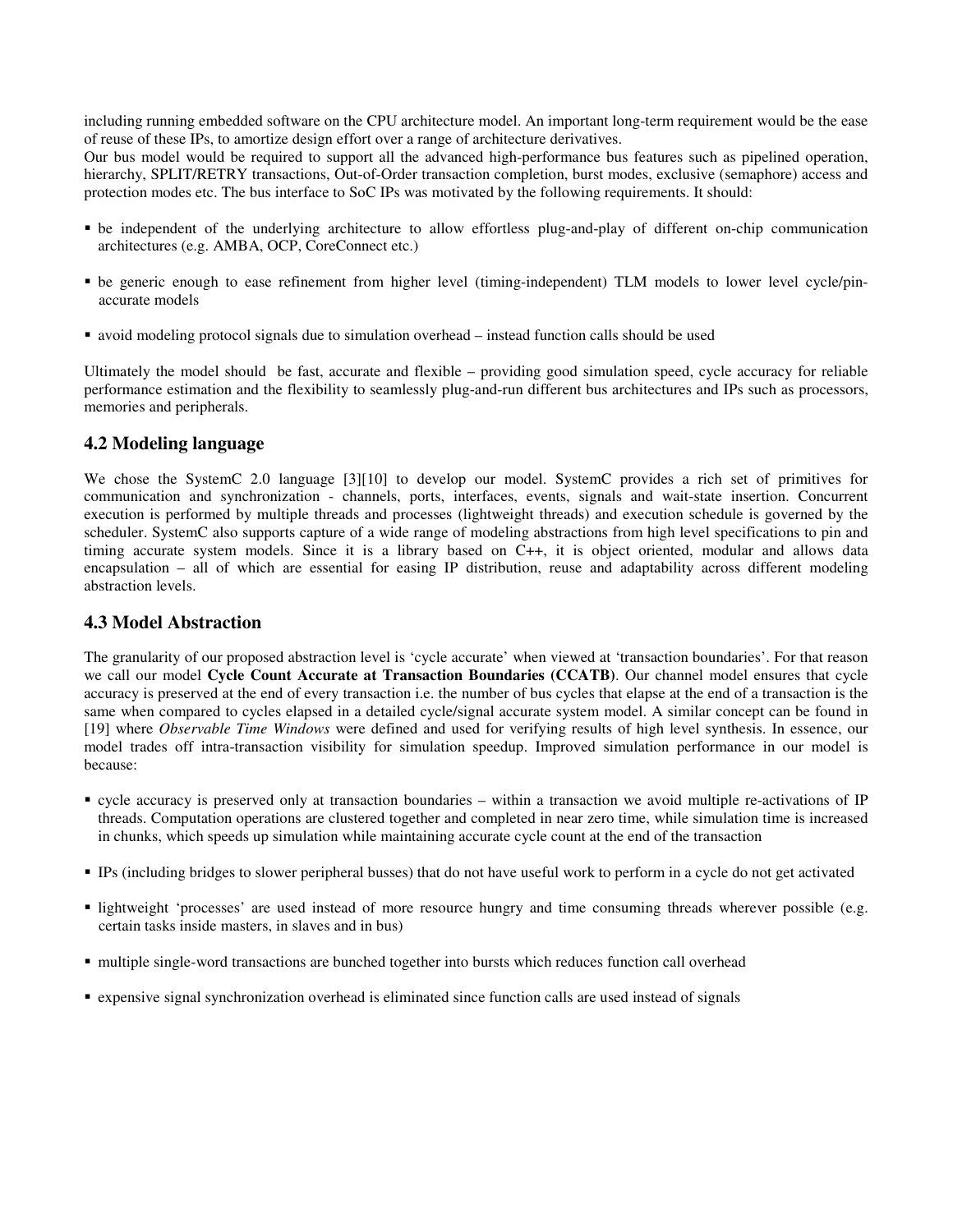

**Figure 3. Transaction execution sequence**

On-chip bus architectures are modeled by extending the TLM channel [2] to include timing and protocol details specific to the bus architecture used. Arbiter and decoder modules are integrated with this channel model. On a positive clock edge, masters send transaction requests to the channel, which are recorded in an outstanding request queue. A transaction is a single-word read/write transfer or a burst (collection) of reads and writes issued by a master. On the next negative clock edge, the arbiter selects a request from this queue after applying an arbitration strategy, decodes the destination address and sends the request to the slave destination. Bus cycles for arbitration delay, contention and decoding are accounted for at this stage. The slave receives the request from the arbiter, performs any required computation, the read/write operation and optionally waits for a fixed number of cycles before sending a response back to the arbiter. In the case of a SPLIT or Our-of-Order transaction, the slave sends a response immediately and the arbiter ensures eventual completion of the transaction. The arbiter then accounts for the burst length, pipeline, busy and idle cycle delays and finally sends the response back to the master. Figure 3 illustrates the sequence of events that makes up a transaction in our model.

In our model, we captured system IPs at the transaction abstraction level [2]. Masters are active blocks with computation threads and an interface with the bus architecture to communicate with slaves. One of our goals was to keep a consistent interface when refining models from the TLM level down to our CCATB level. The interface used at both these levels is shown below: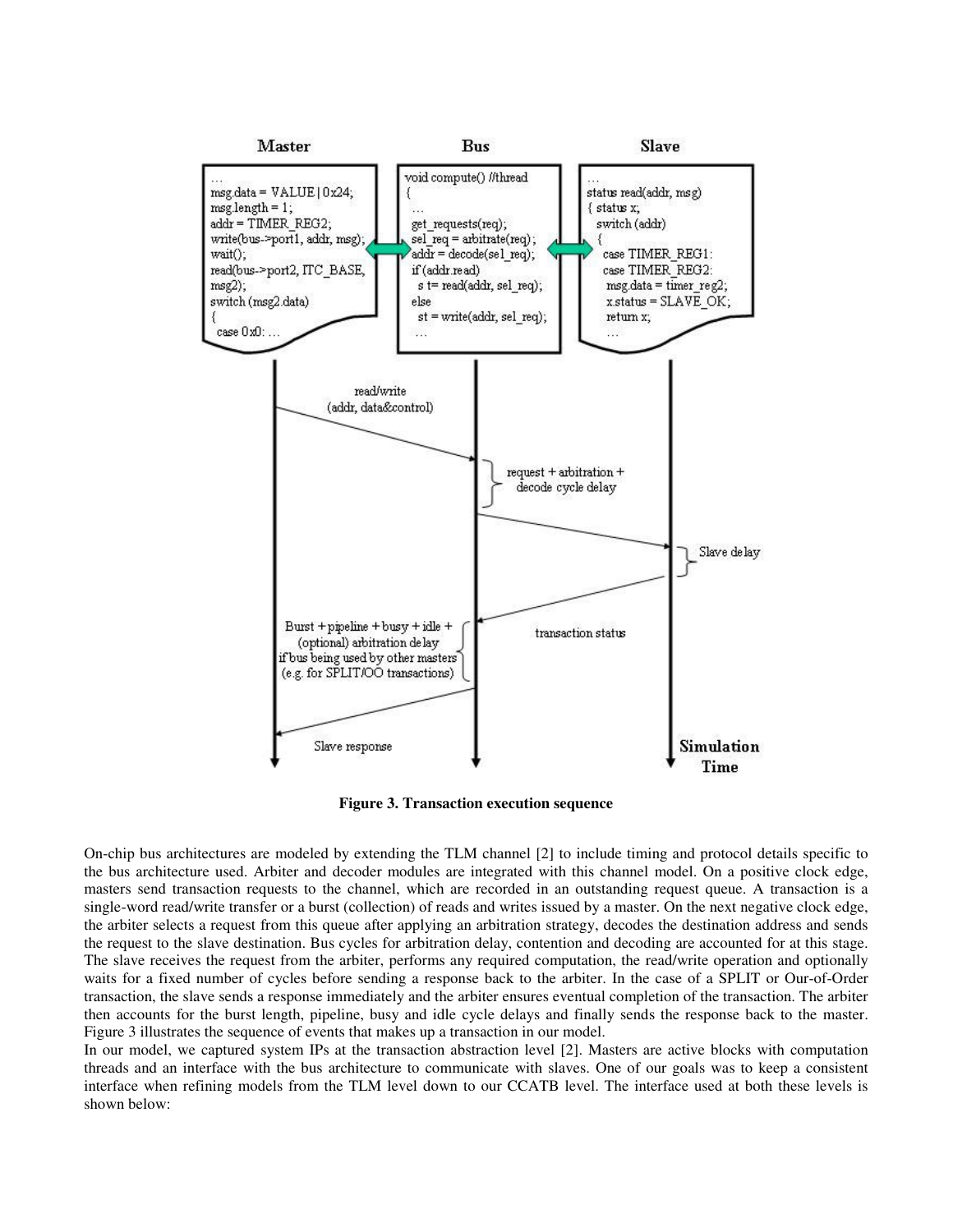```
status = readData (&bus_port, addr, &data_cntrl);
```
and

```
status = writeData (&bus port, addr, &data cntrl);
```
At the CCATB level, masters (and slaves) are connected to a bus through ports, as defined in SystemC. *bus\_port* specifies the port to send the read/write request on (since a master may be connected to multiple busses). *addr* is the address of the slave to send the transaction to. *data cntrl* is a structure that contains pointers to data and control information. Table 1 shows the fields in this data structure passed by the master and received by the arbiter. *status* is the status of the transaction, as returned by the slave.

| <b>Request field</b> | <b>Description</b>                          |
|----------------------|---------------------------------------------|
| m_data               | pointer to an array of data                 |
| m_burst_length       | length of transaction burst                 |
| m_burst_type         | type of burst (incr, fixed, wrapping etc.)  |
| m_byte_enable        | byte enable strobe for unaligned transfers  |
| m_read               | indicates whether transaction is read/write |
| m_lock               | lock bus during transaction                 |
| m_cache              | cache/buffer hints                          |
| m_prot               | protection modes                            |
| m transID            | transaction ID (needed for OO access etc.)  |
| m_busy_idle          | schedule of busy/idle cycles from master    |
| $m$ ID               | ID for identifying the master               |

#### **Table 1. Fields in** *data\_cntrl* **structure**

At the TLM level, since the bus is modeled as an abstract channel without including any specific details of the bus protocol, the *data\_cntrl* structure contains just the *m\_data*, *m\_burst\_length* and *m\_byte\_enable* fields. The other fields are specific to bus protocols and are thus omitted since we are only concerned with transferring data packets from the source to its destination at this level. Thus, when we refine a master IP from the TLM level to the CCATB level, the only change is to set protocol specific parameters before calling the interface functions.

Slaves are passive entities, activated only when triggered by the arbiter on a request from the master, and have a register/memory map to handle read/write requests. The arbiter calls *read()* and *write()* functions implemented in the slave. An excerpt of the read function from a memory controller is shown below:

```
inline channel_status_slave *
mem_contr::read(MEMCONTR_ADDR_TYPE addr_in,
slave_data_and_control * packet)
{
      …
      // check if initial NOPs have been generated
      …
      // check if latency cycles have expired before
      …
      switch (addr_in - m_start_address)
        {
        case MEMCONTR_MODE:
          *(packet->data) = memcontr mode;
          slave_status->status = BUS_OK;
          return slave_status;
          break;
        case MEMCONTR_RESET:
      …
}
```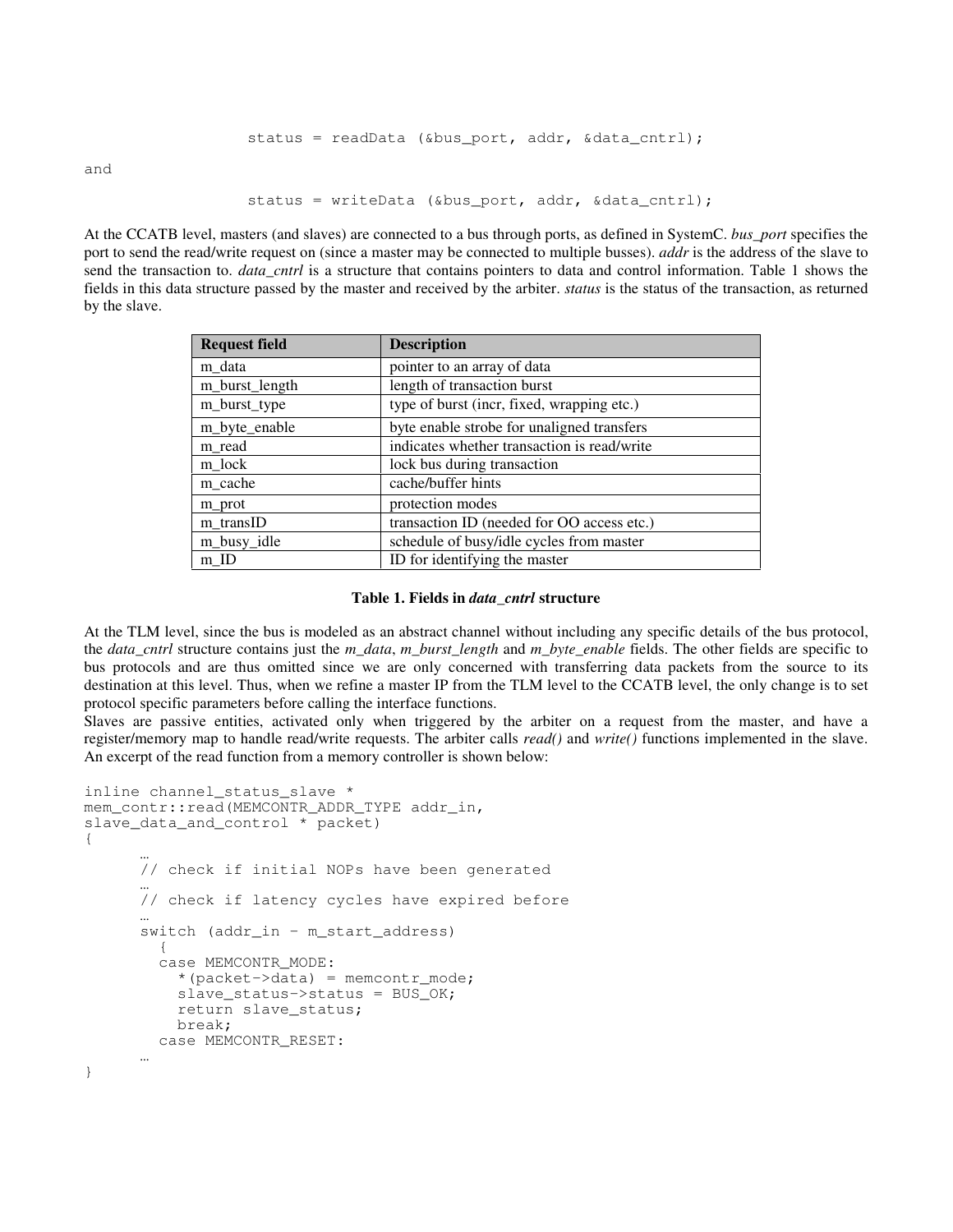Slaves can also have optional (lightweight) processes triggered by SystemC *events*, to perform computation if needed. The functionality of the slave IP remains unchanged when refining the model from the TLM level to the CCATB level, unless the slave IP supports special bus protocol specific features such as having an outstanding instruction queue for out-of-order transaction completion in the AXI protocol, in which case these details need to be added.

Figures 4 (a), (b) and (c) illustrate how the CCATB model maintains cycle accuracy at transaction boundaries for different call sequences of the AMBA 2.0 protocol. In Figure 4 (a) a master requests an incremental write burst of length 4 data packets and the arbiter grants it access to the bus. The transaction is initiated and data sent to the slave, but before it can process the final data packet in the sequence, the slave needs to perform involved computation with the previously written data, which takes up 2 cycles. For this duration, the slave drives the HREADY signal low to indicate to the master that it is not ready yet to receive the final data packet in the burst. The burst transaction resumes once the slave drives HREADY high. In the CCATB model, the arbiter accounts for the request (REQ), arbitration (ARB), burst length (BURST\_LEN) and pipeline startup (PPL) delays and increments simulation time accordingly. The arbiter then invokes the slave which in turn increments simulation time depending on whether there is a computational delay. In this case, the slave accounts for the 2 cycle delay (RDY) at the end of the burst transaction. The slave returns the status of the writes at the end of the transaction to the arbiter, which in turn routes this information to the master.

Figure 4 (b) illustrates the same scenario, but this time there is delay in generating the data at the master end instead of a processing delay at the slave end. After the write burst initiates, the master indicates that it requires extra cycles to generate write data for the slave by sending a BUSY status on the HRESP[1:0] lines. In the CCATB model, the arbiter gets a schedule of busy cycles from the master when it receives the transaction request, and thus it accounts for the BUSY cycle delay in the transaction, along with the other delays discussed above. There is no delay at the slave and consequently no increment in simulation time at the slave in this case.

In Figure 4 (c), after a master requests access to the bus for a write burst, another master requests the bus for a write burst. While there is no delay at the master or the slave end for the first write burst, there is delay in generating the data at the master end for master M2, which is indicated by the BUSY status on the HRESP[1:0] lines. In the CCATB model, the arbiter accounts for the REQ, ARB, BURST\_LEN and PPL delays and increments simulation time. For the subsequent transaction by master M2, the request has already been registered at the arbiter and no arbitration is required, so there is no REQ or ARB delay. Since transfers are pipelined, there is also no pipeline startup delay like in the case of master M1. Thus there is no PPL delay. There is however delay which is dependent on the burst length (BURST\_LEN) and the busy cycles (BUSY) which is accounted for by the arbiter. Like in the previous scenario, the slave does not delay either of the burst transactions, so there is no simulation time increment at the slave end.



**Figure 4 (a) Reference AMBA2 call sequence 1**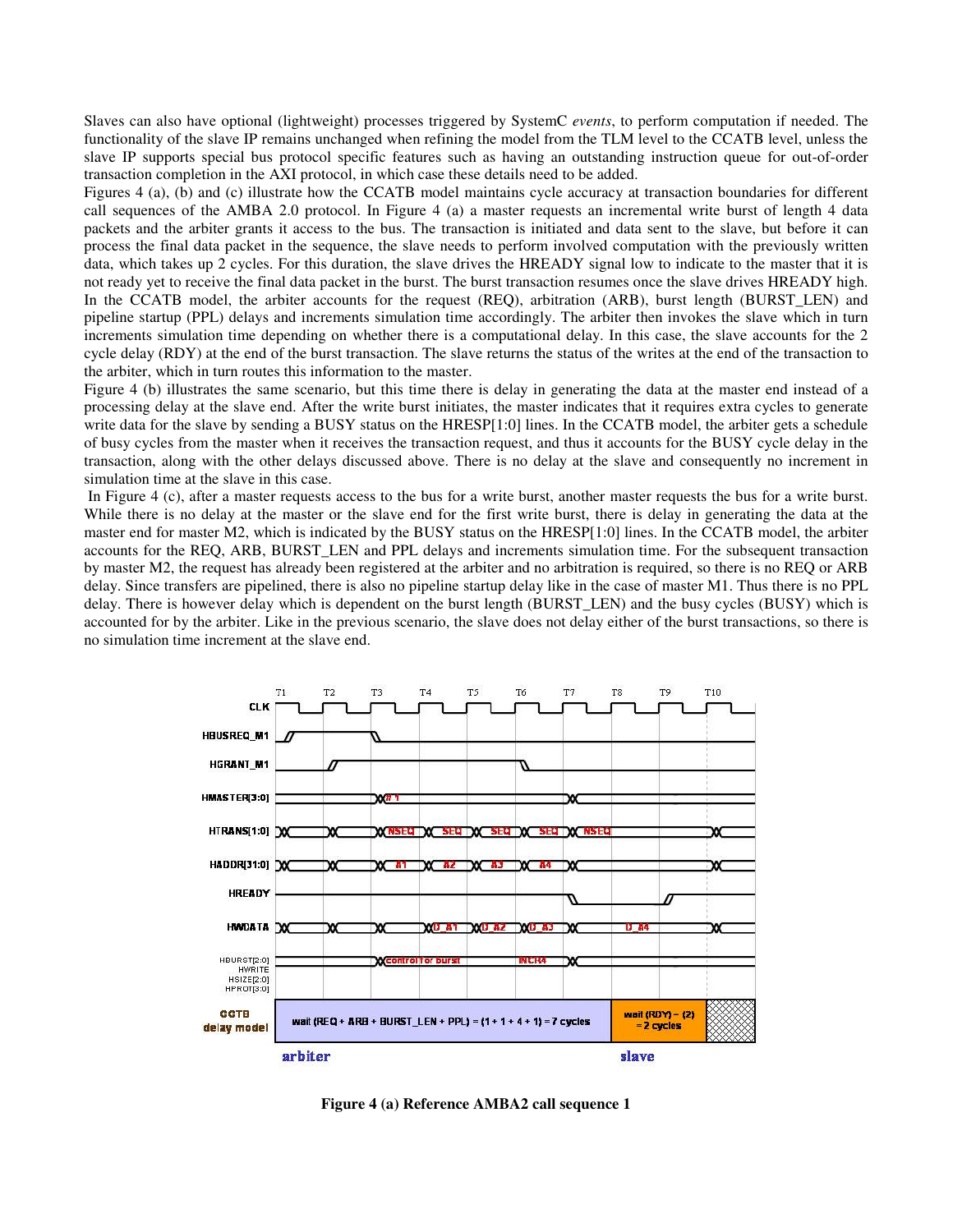

**Figure 4 (b) Reference AMBA2 call sequence 2**



**Figure 4 (c) Reference AMBA2 call sequence 3**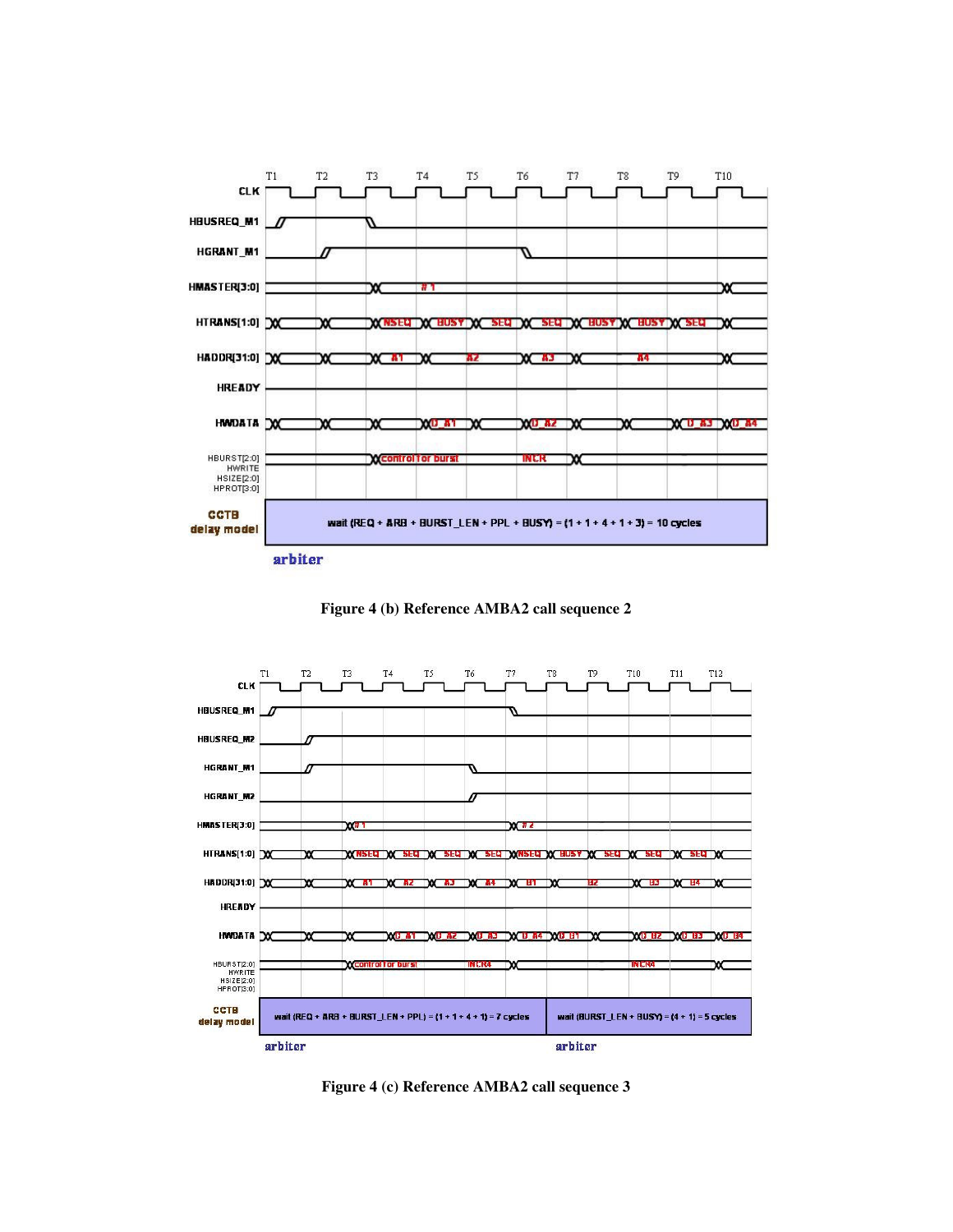#### **4.4 Heterogeneous IP Abstraction in CCATB**

Sometimes it might be the case that early in the design flow, very little information is available about a particular IP. In such a case, the designer might have an idea about the rate at which the IP generates or consumes data. For instance the designer might know that a switch interface module receives 1.5 Gigabits of data every second from an external source and sends it to the system bus at the same rate. In such a case if we know the speed of the bus, it is easy to figure out how often the module sends transactions on the bus in the CCATB model, and thus still maintain reasonable amount of accuracy while exploring the system. Suppose we connect the switch IP to a 100 MHz bus with a data bus width of 64 bits. This implies that at most 64 bits can be transferred over the system bus in one cycle and the maximum theoretical bandwidth of the bus is 6.4 Gigabits/sec. Of course the actual bandwidth is going to be much less than the theoretical bandwidth because of request/acknowledge, arbitration and computation delays in the IPs attached to the bus. Then according to our coarse estimates, the switch should load the bus with a (single) write transaction every 4 cycles to maintain its throughput requirements. While this seems like a feasible scenario for the case when the switch is the only master on the bus and the slave can consume the data as it receives it without any delay, the requirement might not be met if either of these two conditions does not hold, i.e. if there are more masters contending for the bus or if the slave cannot handle the high rate of data arrival. The CCATB model can thus provide figures to indicate whether throughput requirements for an IP will be met or not, even if its functionality is not completely known at the time of modeling.

The converse problem is the case where preexisting IPs are modeled in cycle accurate detail and have a detailed (e.g. signal accurate) interface which need to be incorporated in an exploration framework for performance analysis of a system. In such a case, in accordance with the principle of Interface Based Design [17], we allow master and slave IPs modeled at different abstraction levels or with different interfaces to be incorporated in the CCATB model using an adapter written in SystemC. For instance, adapter code written in SystemC was used by us to interface signal accurate ARM processor ISS models with the transaction based TLM/CCATB SystemC interface. This allowed us to run application code on the ISS, which improved exploration accuracy and reliability.



**Figure 5. System Design Flow**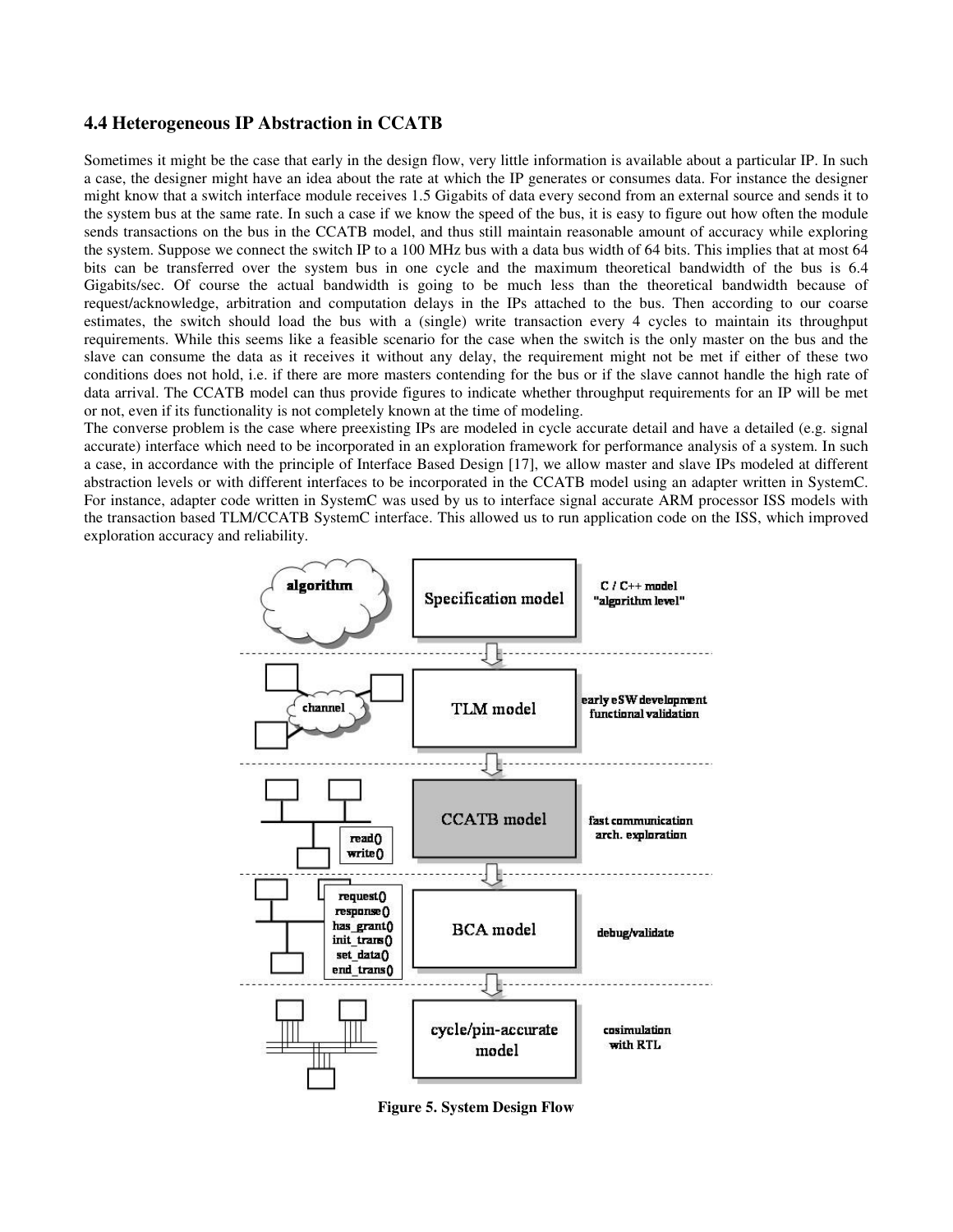# **5. Modeling Methodology**

We define a modeling methodology which integrates our CCATB model in a system design flow. Figure 5 depicts our proposed flow which has five system models at different abstraction levels. At the topmost level is a *specification* model which is a high level algorithmic implementation of the functionality of the system. This model is generally captured in C or C++ and is independent of the hardware architecture that would eventually be used to implement the algorithm.

After selecting available hardware IPs and partitioning functionality between hardware and software, we arrive at the *TLM* model ported to SystemC. At this level, high level functional blocks representing hardware IPs such as CPUs, memories and peripherals are connected together using a bus architecture-independent, generic channel. This system model is used for early embedded software development and high-level platform validation. It is generally untimed but the model can be annotated with timing information if a high level estimate of system performance is required.

When the bus architecture is decided, the channel is annotated with timing and protocol details and the interface is refined to obtain the *CCATB* model. This model is used for fast communication space and system performance exploration. The read(), write() channel interface from the *TLM* level remains the same as explained earlier – except that now bus-architecture specific control information also needs to be passed. IPs from the TLM level can be easily and quickly refined to add this detail.

To obtain observable cycle accuracy for system debugging and validation, the read() and write() interface calls are decomposed into several method calls which correspond to bus pins in the *BCA* level. This is a cycle accurate model, but since method calls are used instead of pins (represented by *signals* in SystemC), simulation is faster. Finally these method calls can be replaced by signals and the IPs refined further to obtain *pin/cycle-accurate* models which can be manually or automatically mapped to RTL, or simply be used to co-simulate with existing RTL IPs for better simulation performance while validating system design at a low level.

# **6. Experiments**

To evaluate our CCATB modeling approach, we modeled an actual industrial strength platform and performed several exploration studies with it. We present four of these in this section. All of these experiments were reproduced and verified at the more refined BCA level [14]. Figure 6 shows this SoC platform which has applications in the broadband communication domain. We execute three proprietary benchmarks (*COMPLY, USBDRV* and *SWITRN*) on the ARM926 ISS, each of which activate different modes of operation for the platform. COMPLY configures the USB, switch and DMA modules to drive traffic on the shared bus. USBDRV also configures the USB and DMA to drive traffic normally on the bus but the switch activity is restricted. SWITRN configures the switch to drive traffic on the bus normally but restricts USB and DMA activity.



**Figure 6. SoC platform**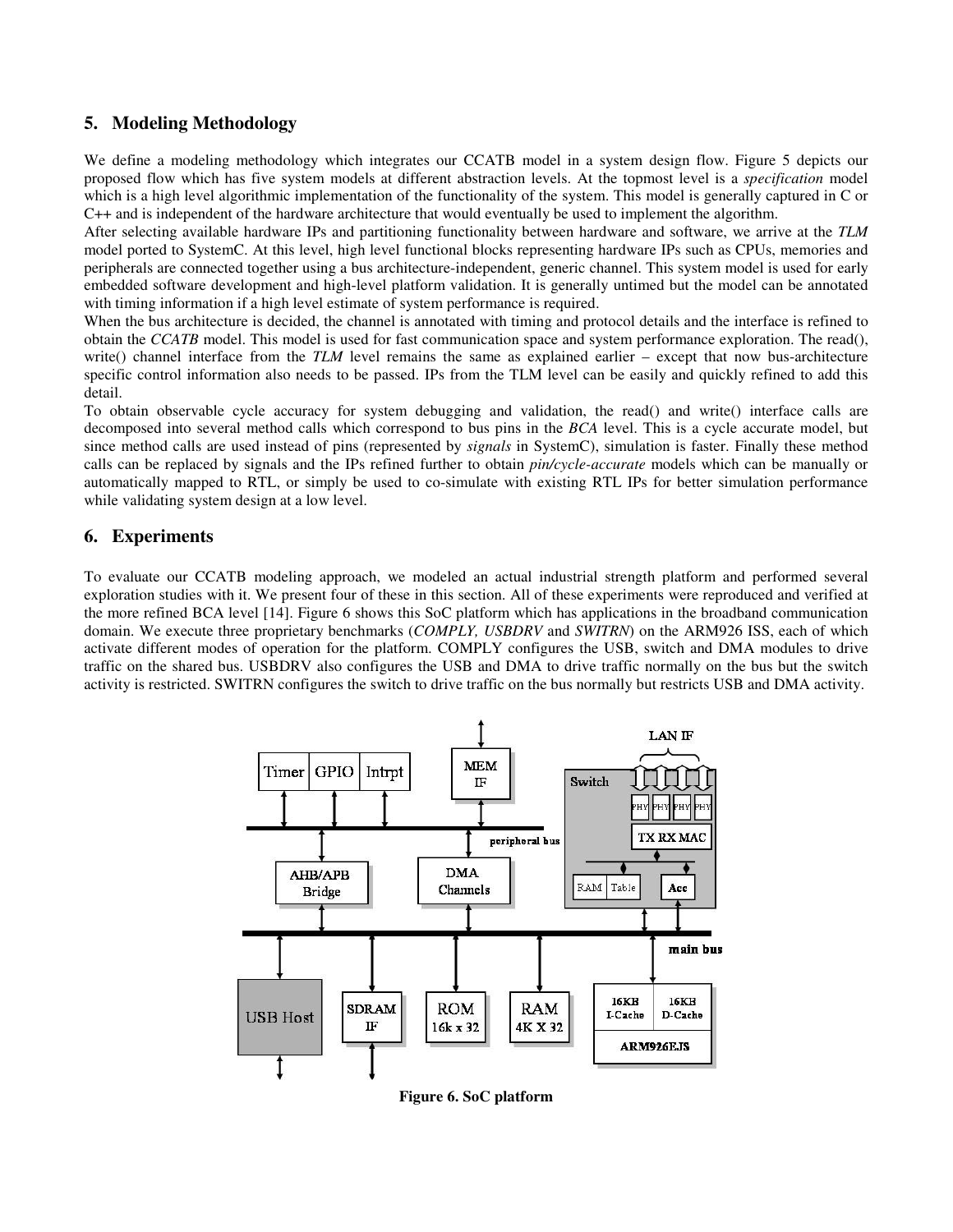In our first experiment, we attempted to observe the effect of changing communication protocol on overall system performance. We first simulated the platform with the AMBA2 AHB system bus and then replaced it with the AMBA3 AXI bus protocol, keeping the same driver application in both cases and without changing any bus parameters such as arbitration strategy. Figure 5 shows that the AXI protocol improves overall system throughput compared to AHB. This is because in AMBA 2.0, the address bus is occupied mostly by transmission of addresses of transactions within a burst. In contrast, only the first address of a burst is transmitted in AMBA 3.0 AXI, which coupled with transaction reordering allows improved simultaneous read/write transaction execution and better throughput. Our model allows rapid plug-and-play exploration of different bus architectures, requiring changes in just a few lines of code to declare and instantiate the bus in the top-level file.



**Figure 7. Bus protocol comparison**

Next, we explore the effect of arbitration strategies on system performance. We used the AMBA2 AHB system bus and tested the following arbitration strategies - static priority (SP), random priority (RP), round robin (RR), time division multiple access or TDMA with 2 slots for the USB host and 1 for the rest (TDMA1), TDMA with 2 slots for the switch subsystem and 1 for the rest (TDMA2), TDMA1 with RR (TDMA1/RR) and TDMA2 with RR (TDMA2/RR), where the RR strategy is applied only if the selected master has no transaction to issue.



**Figure 8. Arbitration strategy comparison**

Figure 8 shows the bus throughput for the three benchmarks. It can be seen that TDMA1/RR outperforms other schemes for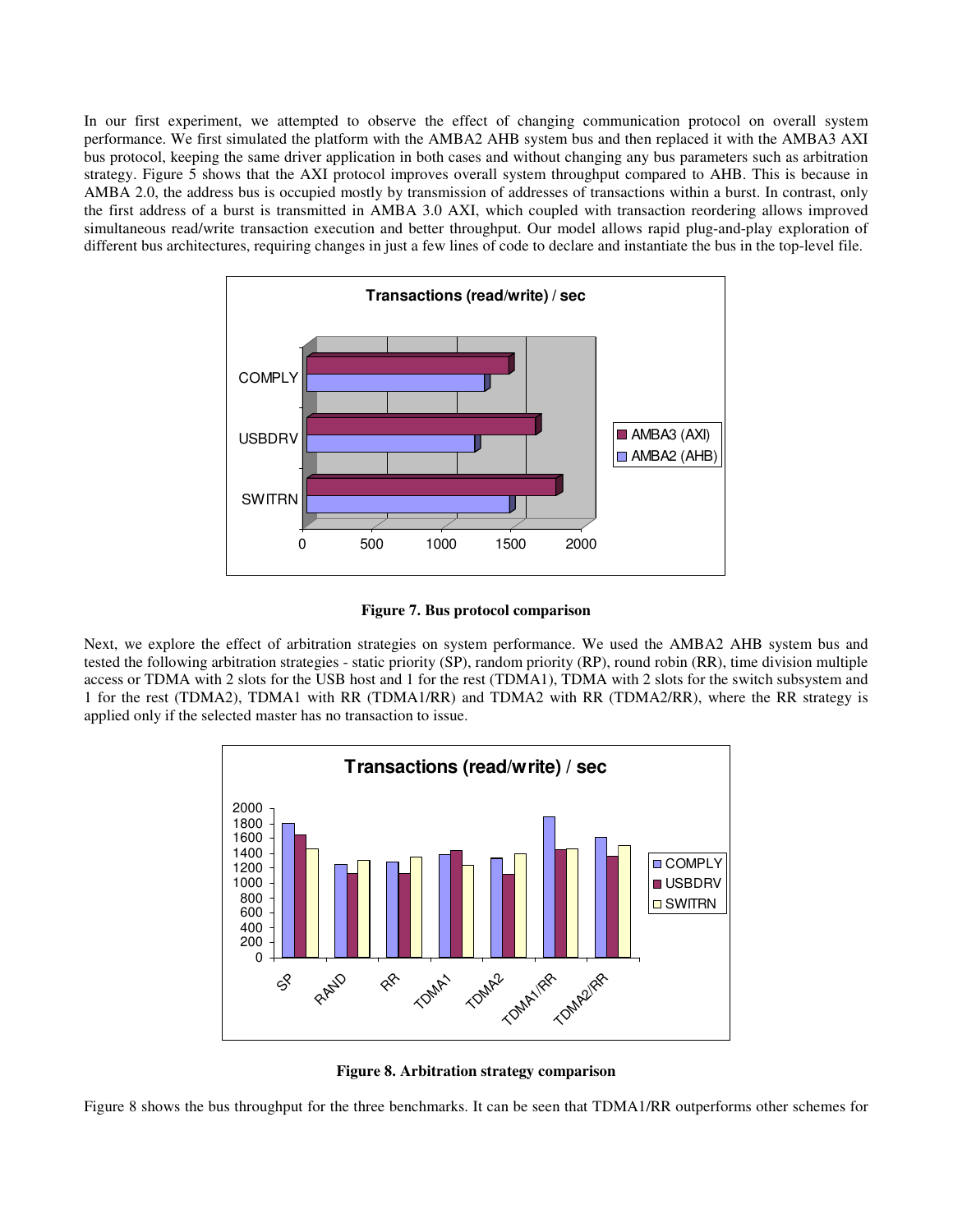COMPLY, while static priority works best for USBDRV (with the USB host given the maximum priority) and SWITRN (where the switch subsystem is given the maximum priority). We measure overall bus throughput – however if bandwidth constraints for certain masters need to be met and overall throughput is a less important criteria, then other strategies might give better results. Also, more involved strategies such as a dynamic priority scheme can be easily introduced into this framework if traffic based adaptable behavior is preferred.

To ascertain the influence of bus hierarchy on improving system performance by eliminating conflicts on a shared bus, we decomposed the shared bus into two hierarchical busses in our next experiment – in configuration A we kept the ARM CPU and DMA master on one bus and the switch subsystem and USB host master on the other. In configuration B we kept the ARM CPU, DMA and the switch subsystem on one bus while the USB host was given a dedicated bus. We used the TDMA1/RR strategy for conflict resolution.



**Figure 9. Topology configuration comparison**

Figure 9 shows bus conflicts for these cases. It can be seen that configuration A has the least conflicts for COMPLY and SWITRN. This is because configuration A avoids conflicts between the DMA and the switch module which is the main source of conflict in SWITRN and one of the main ones in COMPLY (along with the USB-switch conflict). Configuration B is the best for USBDRV since conflicts between the USB (which drives the maximum traffic) and the DMA (which also drives a lot of traffic) are reduced when the USB is given a dedicated bus.



**Figure 10. Varying SDRAM OO queue size**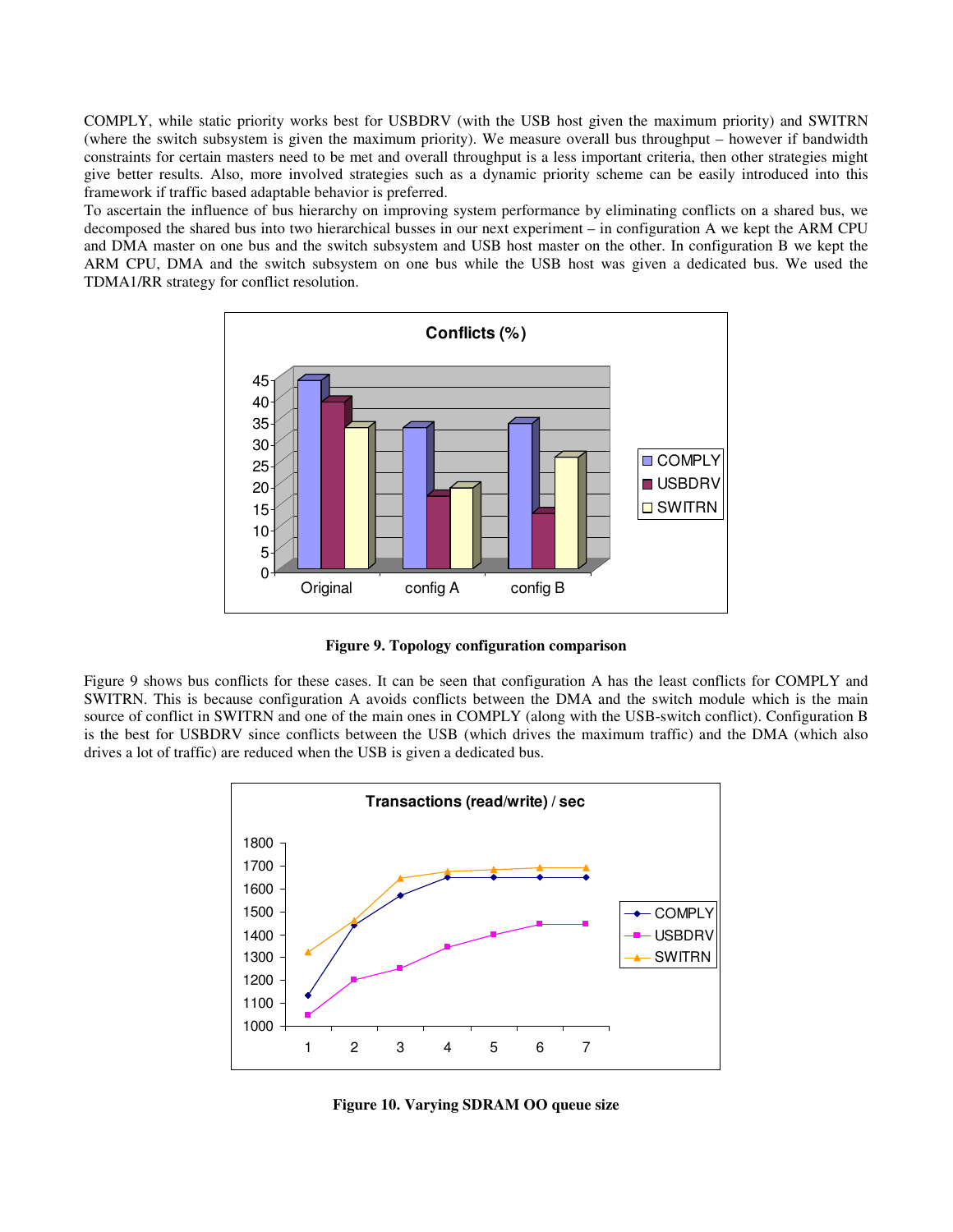Finally, we study the effect of changing outstanding request queue size for the SDRAM IF module which supports out-oforder execution of read/write requests as specified by the AMBA3 AXI protocol [18]. Figure 10 shows the effect of change in performance when the queue size is changed. It can be seen that performance saturates and no more gain can be obtained after the queue size has been increased to 4 for *COMPLY*, and 6 for *SWITRN* and *USBDRV*. This is a limit on the number of simultaneous requests issued at any given time for the SDRAM IF by the masters in the system for these benchmarks. It can be seen that this parameter is highly application dependent and changes with changing application requirements, demonstrating the need for this type of an exploration environment.

To validate our approach we compared the results of all our exploration experiments on the CCATB model with results obtained on the bus cycle-accurate (BCA) model described in [14]. The performance statistics obtained at the end of simulation for these explorations were verified to be the same for both models. Figure 11 compares the simulation speeds in terms of number of transactions executed every second for our CCATB model and the BCA model for the topology configuration comparison experiment (Figure 9). In the figure, *orig\_c* refers to the *COMPLAY* benchmark executing on the original configuration, *A\_u* refers to the *USBDRV* benchmark executing on configuration A, and so on. It is apparent from the results that the CCATB model consistently performs better than the BCA model by almost 55% on an average. This speedup is invaluable when exploring the communication space of complex SoC designs running large time-consuming applications.



**Figure 11. Simulation performance comparison**

#### **7. Conclusion and Future Work**

We presented the *Cycle Count Accurate at Transaction Boundaries* (**CCATB**) modeling abstraction which is a fast, efficient and flexible approach for exploring the vast communication space for shared-bus architectures in SoC designs. Models at this abstraction level possess the accuracy of BCA models, yet they simulate almost 55% faster on average. This improved simulation performance comes at the cost of intra-transaction visibility during execution. Our models allow plug-and-play exploration of various facets of the communication space such as entire communication architectures and their arbitration strategies. IPs can be easily removed and replaced with their architecture variants, as long as their interface is the same. Existing IPs, which have different interfaces, can be adapted to our approach by using appropriate wrappers.

We also propose a five layer design methodology that incorporates our CCATB abstraction level. Interface refinement from higher abstraction levels to lower levels is simplified as we avoid altering the interface between IPs and the communication channel as much as possible. This also eases co-simulation of SoC IPs modeled at different abstraction levels in our system flow. We have successfully applied our approach to the industrial strength broadband communication domain SoC design, and performed several exploration studies, some of which are presented in this paper.

Our future work will focus on modeling the OCP [5] and CoreConnect [9] bus architectures at the CCATB abstraction. We are also working on automating the refinement of the communication interface from the TLM level down to the pin/cycle accurate level. This will be the basis for interconnect and IP based architecture synthesis.